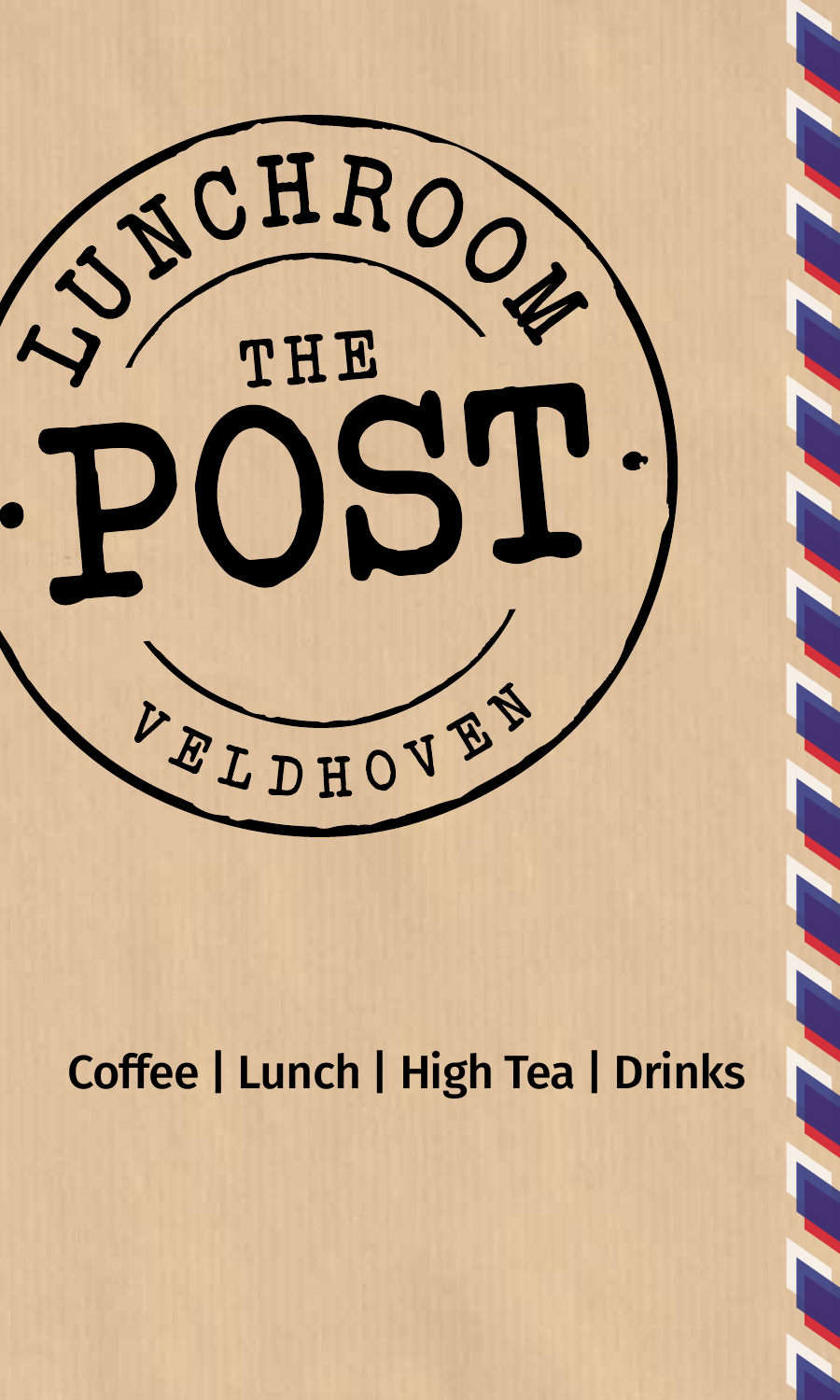**Soups** (served with white or brown bread)

Homemade tomato soup with cream and spring onion  $\odot$  5,90 Lightly bound homemade curry soup with  $\bigcirc$  5,90 bean sprouts and spring onion

**Salad or Bread roll** (White or brown bread roll or toasted sandwich bread) Served with lettuce and a mix of raw vegetables. Allergies? Please let us know!

|                                                                                           | Bread roll Salad |       |
|-------------------------------------------------------------------------------------------|------------------|-------|
| Carpaccio of bavette with truffle mayonnaise,<br>arugula and Parmesan cheese              | $11 -$           | 14,50 |
| Lukewarm goat cheese, walnuts, crispy<br>fried bacon and honey                            | $11,-$           | 14,50 |
| Combination of smoked salmon, tuna salad,<br>garlic marinated scampi and pesto mayonnaise | 12.50            | 15,50 |
| Pulled chicken with avocado, spring onion<br>and bbq-sauce                                | 10,50            | 13,50 |
| Brie cheese, walnuts, avocado and honey $\left(\right)$                                   | 10,50            | 13,50 |
| Smoked salmon, onion and pesto mayonnaise 11,50                                           |                  | 14,50 |
| Pan seared chicken strips, spring onion, bean<br>sprouts, bacon and chili mayonnaise      | $11 -$           | 13,50 |



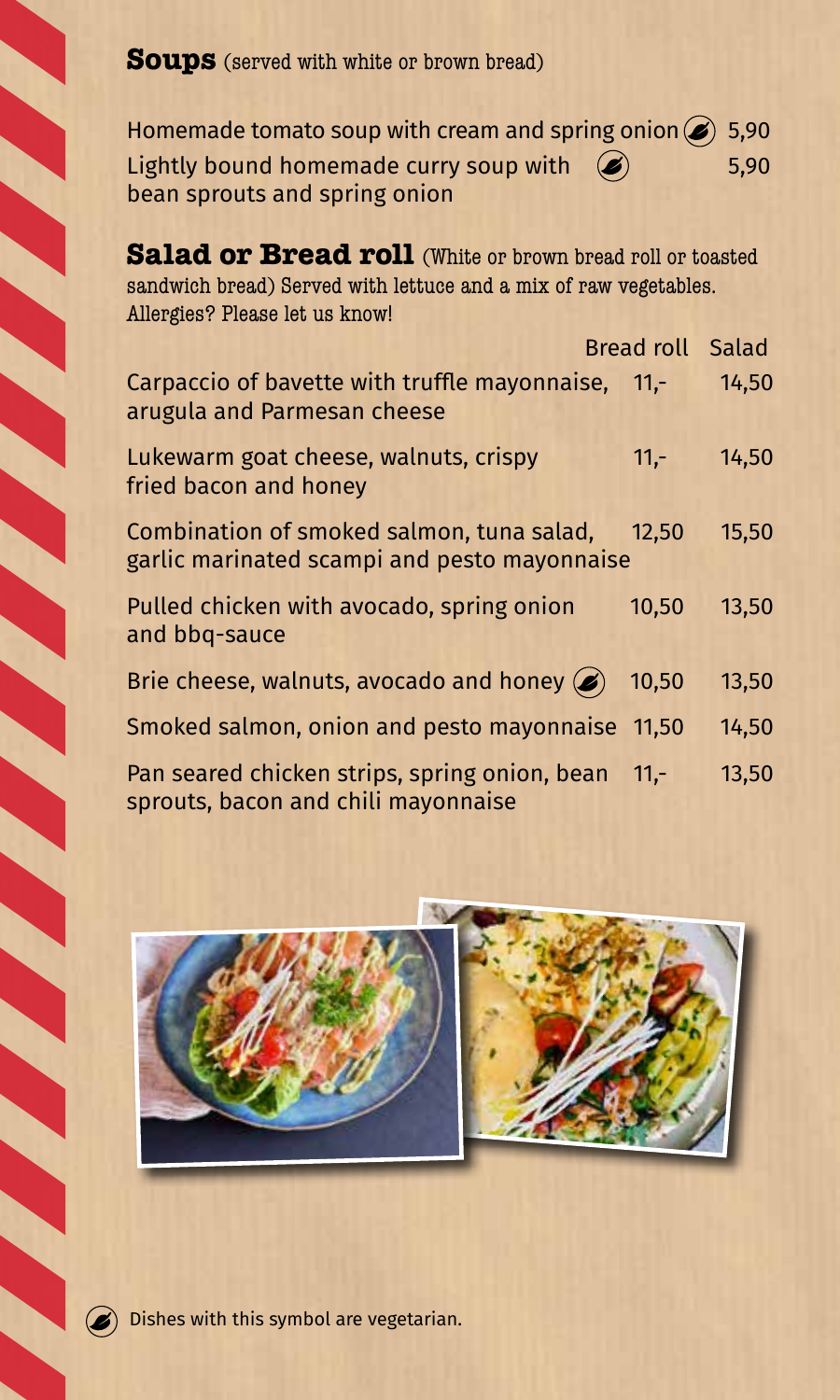### **Flammkuchen**

Paper thin bread dough served with arugula, creme fraiche and a choice of the following toppings:

| Mushrooms, onion and bacon with or<br>without truffle mayonnaise                    | 8,90  |
|-------------------------------------------------------------------------------------|-------|
| Brie cheese, walnuts and honey $\bigcirc$                                           | 9,90  |
| Carpaccio of bavette with Parmesan cheese<br>and truffle mayonnaise                 | 9,90  |
| Smoked salmon, onion and pesto mayonnaise                                           | 9,90  |
| Goat cheese, walnuts en honey $\left($                                              | 9,90  |
| Pulled chicken, garlic marinated scampi,<br>onion, bell pepper and chili mayonnaise | 10,90 |
| Smoked chicken breast (cold cut), mushrooms, onion,                                 | 9,90  |



(On firm slices of white or brown bread)

bell pepper and truffle mayonnaise

| Cheese                                                    | 4,25 |
|-----------------------------------------------------------|------|
| Cheese, tomato and onion $\langle \blacktriangle \rangle$ | 5,25 |
| Ham and cheese                                            | 4,90 |
| Ham, cheese and a fried egg                               | 5,90 |
| Goat cheese, walnuts and honey $\blacktriangleright$      | 6,90 |
| Brie cheese, walnuts and honey $\left(\right)$            | 6,90 |
| Cheese, pulled chicken and a fried egg                    | 7,90 |
| Cheese and pulled chicken                                 | 6,90 |
| Smoked salmon, onion and pesto mayonnaise                 | 7,90 |
| Smoked chicken breast (cold cut), onion and avocado       | 6,90 |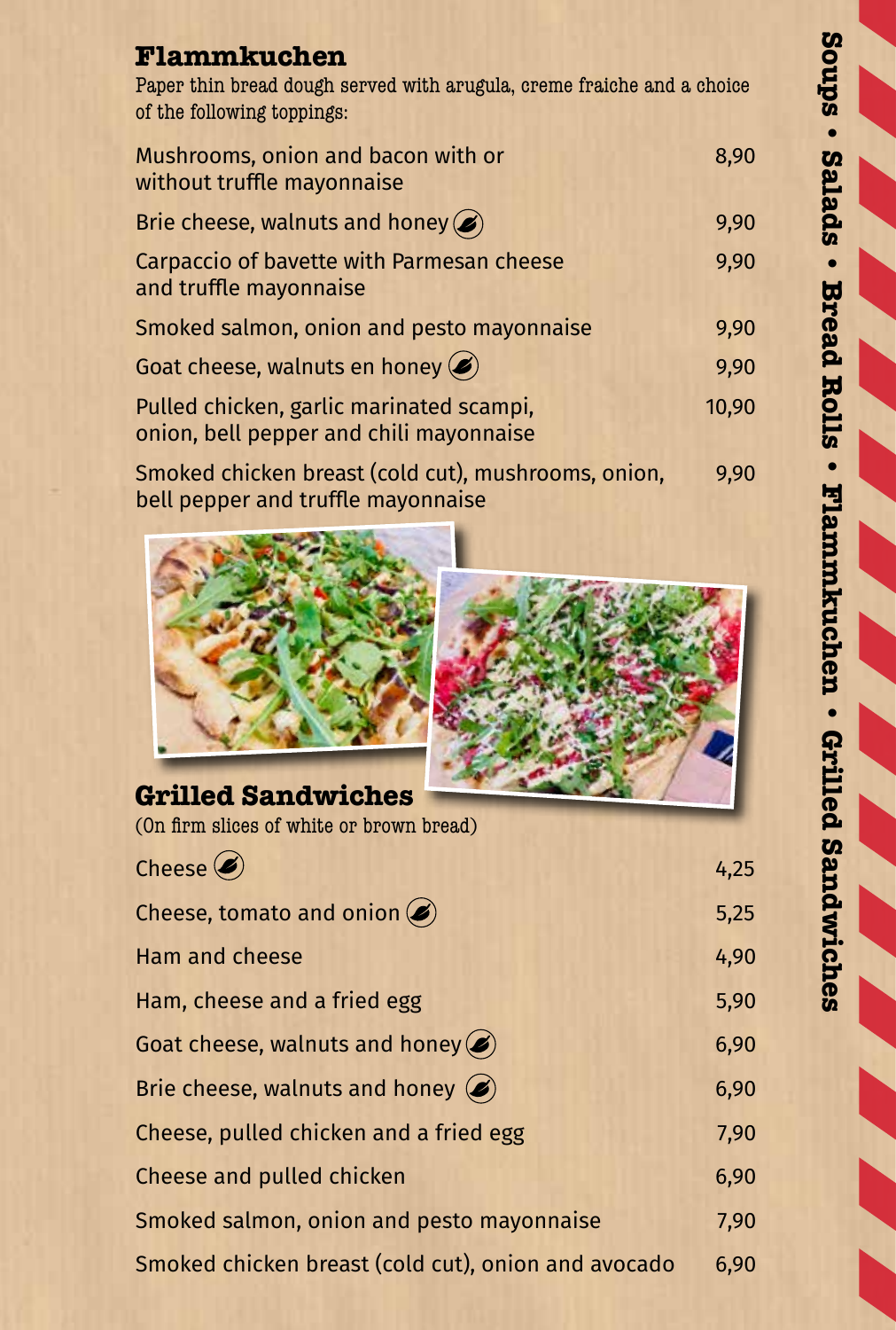### **Other lunch dishes**

#### **Lunch platter "the postman"** 15,50

Slice of bread with a fried egg; slice of bread with carpaccio of bavette, truffle mayonnaise and Parmesan cheese; slice of bread with a burgundian beef croquette with mustard and a small soup of choice

# **Lunch platter "the fisherman"** 15,50 Slice of bread with a fried egg; slice of bread with smoked salmon, red

onion and pesto mayonnaise; garlic marinated scampi and a small soup of choice

#### **Lunch platter "the greengrocer"** 15,50 Slice of bread with a fried egg; slice of bread with brie cheese, walnuts and honey; slice of bread with a vegetable croquette with mustard and a small soup of choice

**Pulled chicken** 15,50 With cheese (au gratin). Served with a side salad and french fries

#### **The post house marinated chicken skewer** 15,50 With chili mayonnaise. Served with a side salad and french fries

#### **The post house marinated chicken strips** 15,50 Pan seared in teriyaki-sauce with red onion, bell pepper, bean sprouts and mushrooms. Served with a side salad and french fries

The dishes listed below are served on firm slices of white or brown bread and a salad on the side 2 Burgundian beef croquettes with French mustard 11,-2 vegetable croquettes with French mustard  $\bigcirc$ 3 fried eggs with ham and cheese 8,50 3 fried eggs with ham, cheese, mushrooms and bacon 10,-Omelet with mushrooms, tomato, onion, bell pepper and cheese  $\odot$  12,-Omelet with ham and cheese 9,-Omelet with cheese  $\blacktriangleright$  8,-Omelet with bacon, mushrooms, onion and cheese 10,-Omelet with ham, mushrooms and cheese 10,-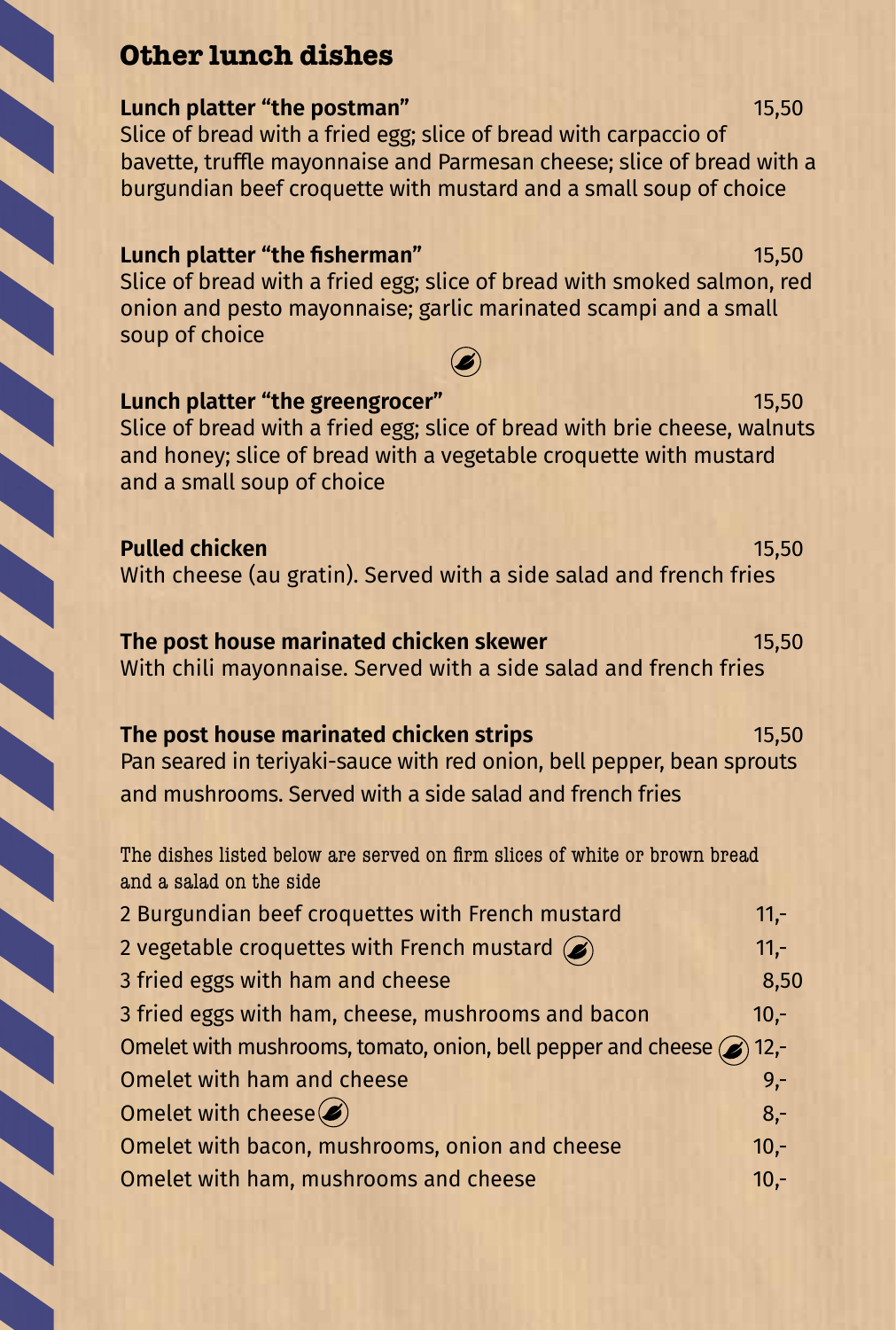### **Burgers**

Black Angus burger with fried mushrooms, fried onion, lettuce, 13, tomato and truffle mayonnaise served on a rustic bread roll

Vegan "no chicken burger" with avocado, vegan-mayonnaise, $\bigcirc$  13,spring onion, onion, lettuce and tomato, served on a vegan bread roll

Homemade chicken burger with nacho's, avocado, lettuce. 13,tomato and pesto mayonnaise, served on a rustic bread roll

#### **Burger platter** 13,50

A variety of 3 mini burgers:

- Black Angus burger with Parmesan cheese and truffle mayonnaise
- Black Angus burger with tomato and chili mayonnaise
- Homemade chickenburger with avocado and pesto mayonnaise

To order additionally: French fries with mayonnaise 2,50

### **Small snacks**

| 10 Bitterballen with French mustard                        | $6 -$ |
|------------------------------------------------------------|-------|
| 8 various fried snacks with mayonnaise and curry-ketchup   | $7 -$ |
| 10 fried onion rings with chili mayonnaise $\left($        | $6 -$ |
| 8 chorizo croquettes with chili mayonnaise                 | $7 -$ |
| Fried chili cheese nuggets                                 | $7 -$ |
| <b>Snack platter The Post for 2</b>                        | 12,50 |
| Nacho's with salsa and sour cream and various fried snacks |       |

### **Nacho's**

Nacho's with onion, cheese, sour cream and salsa  $\left($ Nacho's with pulled chicken, onion, cheese, sour cream and salsa 8,50 Nacho's with minced meat, onion, cheese, sour cream and salsa 8,50 Nacho's with bell pepper, onion, tomato, spring onion, cheese,  $\mathcal{D}$  8,50 sour cream and salsa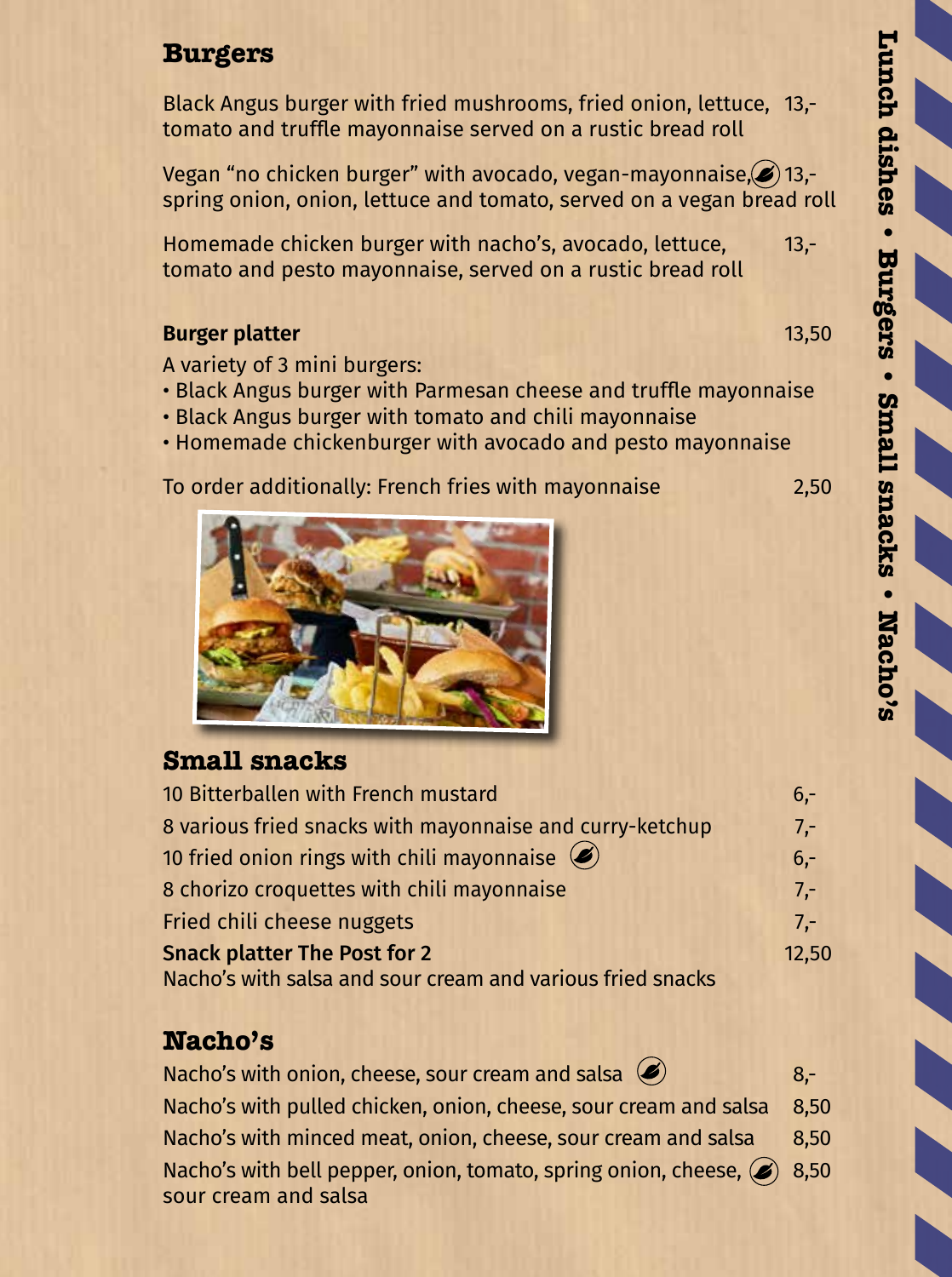# **Soft drinks/Fresh juices/Smoothies**

| Coca Cola, zero                                                                                             | 2,90  |
|-------------------------------------------------------------------------------------------------------------|-------|
| Fanta Orange, Sprite, Bitter lemon                                                                          | 2,90  |
| Chaudfontaine sparkling water, Chaudfontaine still water                                                    | 2,90  |
| Tonic, Cassis, Ginger Ale, Rivella                                                                          | 2,90  |
| Fuze tea sparkling or green                                                                                 | $3,-$ |
| Raspberry squash                                                                                            | 0,90  |
| Chocomel, Fristi, Apple juice                                                                               | 3,00  |
| Big bottle Chaudfontaine sparkling or still water                                                           | 5,90  |
| Fresh orange juice                                                                                          | 4,20  |
| Berry smoothie<br>with acai, blue berry, black berry, banana, apple, strawberry,<br>hemp protein and baobab | 4,90  |
| Hawaii smoothie<br>with passionfruit, coconut, mango, acerola cherry, apple, pineapple                      | 4,90  |

# **Coffee/Tea**

| Latte macchiato                                                | 3,90  |
|----------------------------------------------------------------|-------|
| <b>Espresso</b>                                                | 2,80  |
| Double espresso                                                | 4,40  |
| Espresso macchiato                                             | 2,90  |
| <b>Flat white</b>                                              | $3,-$ |
| Coffee, decaf coffee                                           | 2,80  |
| Cappuccino, Caffè latte                                        | $3,-$ |
| Chai Latte                                                     | 3,60  |
| Dirty Chai latte                                               | 4,20  |
| Caffè Americano                                                | 2,90  |
| Tea, various flavours from Tea Quiero                          | 2,70  |
| Fresh mint tea                                                 | 3,60  |
| Fresh ginger tea                                               | 3,60  |
| <b>Hot chocolate</b>                                           | 3,30  |
| Whipped cream                                                  | 0,90  |
| Flavoured coffee syrup: caramel, hazelnut, vanilla or chocolat | 0,30  |
| <b>Pastry</b>                                                  |       |
| Apple pie                                                      | $3,-$ |
| Pastry of the season                                           | 3.50  |

| Pastry of the season                            | 3.50 |
|-------------------------------------------------|------|
| Scone with strawberry compote and clotted cream | 3.50 |
| Whipped cream                                   | 0.90 |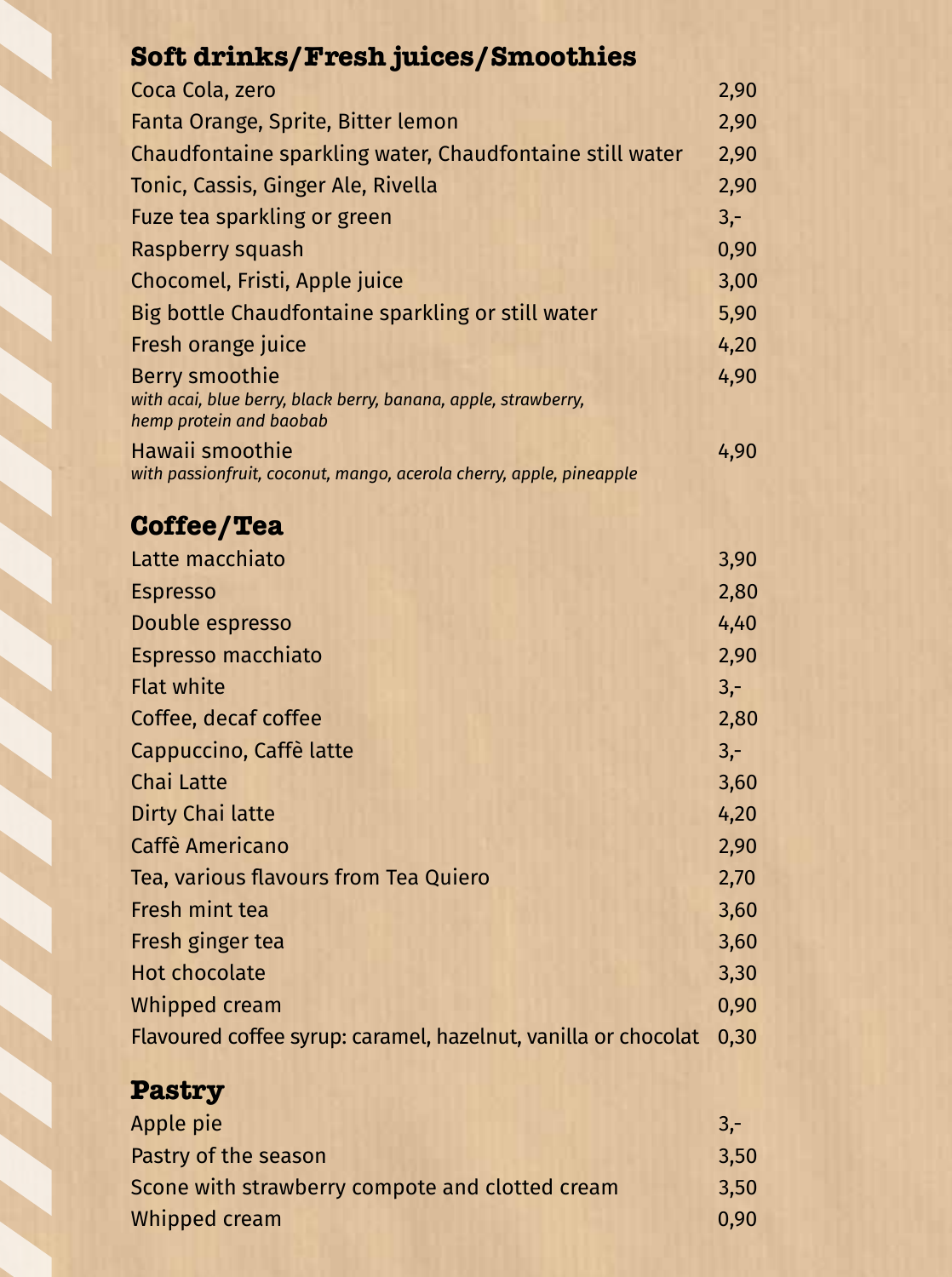| <b>Wine</b>                               | glass | bottle  |
|-------------------------------------------|-------|---------|
| White house wine Radio Boca Verdejo       | $4 -$ | $16 -$  |
| Red house wine Radio Boca Tempranillo     | $4 -$ | $16 -$  |
| Rosé house wine Radio Boca Rosado         | $4 -$ | $16. -$ |
| Sweet white house wine Bereich Bernkastel | $4 -$ | $16 -$  |

# **Draft beers**

| Hertog Jan 0,25 ltr                                                                      | 3.-   |
|------------------------------------------------------------------------------------------|-------|
| Hertog Jan 0,5 ltr                                                                       | 5,50  |
| Leffe dubbel                                                                             | 4,50  |
| Hertog Jan Weizener 0,3 ltr                                                              | 4,50  |
| Hertog Jan Weizener 0,5 ltr                                                              | $7 -$ |
| Changing seasonal draft beer.<br>For current beer ask our staff or check the chalkboard. |       |

## **Beer by the bottle**

| Leffe blond                      | $5 -$  |
|----------------------------------|--------|
| <b>Cornet Oaked</b>              | 5,50   |
| <b>Brugse zot</b>                | $4, -$ |
| 't IJ IPA                        | $5,-$  |
| 't IJ Wit                        | $5,-$  |
| <b>Karmeliet tripel</b>          | 5,50   |
| Franziskaner Weissbier (0,5 ltr) | 5,50   |
| Hoegaarden wit, Radler 2,0%      | 3,80   |
| Liefmans                         | $4, -$ |

# **Non-alcoholic beers by the bottle**

| Hertog Jan 0,0%               | 2.70 |
|-------------------------------|------|
| Leffe blond 0,0%              | 4.10 |
| <b>Hoegaarden Radler 0,0%</b> | 3,80 |
| Franziskaner 0,0%             | 3.40 |

# **Other**

| <b>Red port</b>             | 4,10 |
|-----------------------------|------|
| Licor 43, Baileys, Amaretto | 4,70 |